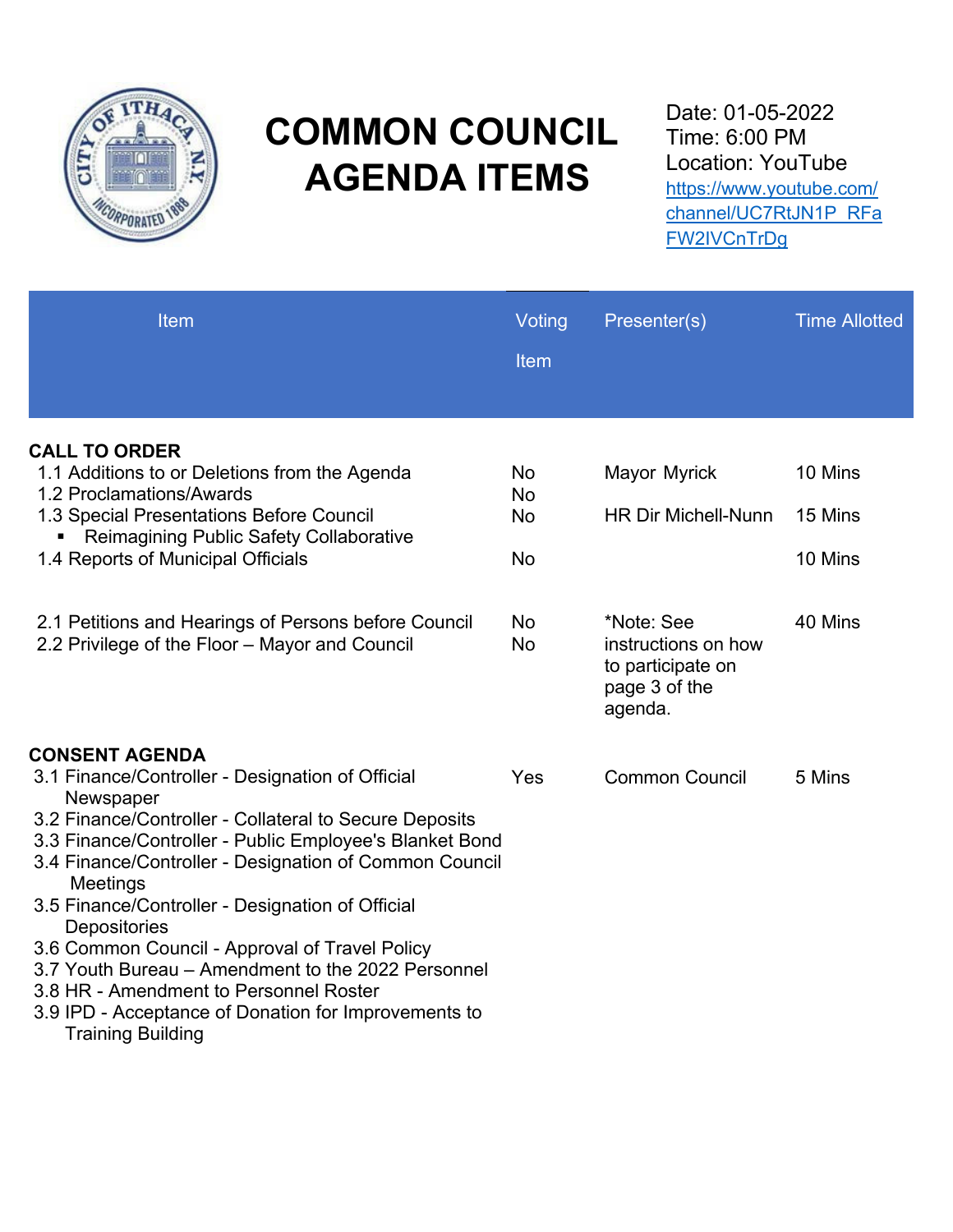| Item                                                                                                                                                                                                                                                                                                                                          | Voting<br><b>Item</b> | Presenter(s)                            | <b>Time Allotted</b> |
|-----------------------------------------------------------------------------------------------------------------------------------------------------------------------------------------------------------------------------------------------------------------------------------------------------------------------------------------------|-----------------------|-----------------------------------------|----------------------|
| <b>CITY ADMINISTRATION COMMITTEE</b><br>4.1 A Resolution Authorizing Implementation and<br>Funding in the First Instance 100% of the Federal<br>Aid-eligible Costs and State "Marchiselli" Program-<br>aid eligible Costs, of a Transportation Federal-aid<br>Project, and Appropriating Funds Therefore                                      | Yes                   | Director of<br><b>Engineering Logue</b> | 10 Mins              |
| 4.2 DPW - Cecil Malone Drive Bridge Replacement                                                                                                                                                                                                                                                                                               | Yes                   | Bridge Engineer Gebre 10 Mins           |                      |
| Project<br>4.3 A Resolution Authorizing the Issuance of Bonds to<br>Pay the Cost of Certain Capital Improvements in                                                                                                                                                                                                                           | Yes                   | <b>City Controller Thayer</b>           | 5 Mins               |
| and for the City<br>4.4 Report of the City Controller                                                                                                                                                                                                                                                                                         | No                    | <b>City Controller Thayer</b>           | 10 Mins              |
| <b>PLANNING &amp; ECONOMIC DEVELOPMENT</b><br><b>COMMITTEE</b><br>No agenda items were submitted for consideration<br>INDIVIDUAL MEMBER FILED RESOLUTIONS<br>5.1 Request for Authorization to Apply to the<br>"American Rescue Plan Good Jobs Challenge",<br>managed by the Economic Development<br>Administration, US Department of Commerce | Yes                   | <b>Alderperson Brock</b>                | 10 Mins              |
| <b>MAYOR'S APPOINTMENTS</b><br>6.1 Appointment and Reappointments to the<br>Planning and Development Board, the Board of<br>Zoning Appeals, and the Cable Access Oversight<br>Committee                                                                                                                                                       | Yes                   | <b>Mayor Myrick</b>                     | 5 Mins               |
| <b>REPORTS FROM COUNCIL &amp; STAFF</b><br>7.1 Reports of Special Committees<br>7.2 Reports of Common Council Liaisons<br>7.3 Report of City Clerk<br>7.4 Report of City Attorney                                                                                                                                                             | No                    | Common Council and<br><b>Staff</b>      | 10 Mins              |
| <b>MEETING WRAP-UP</b><br>8.1 Adjournment                                                                                                                                                                                                                                                                                                     |                       |                                         |                      |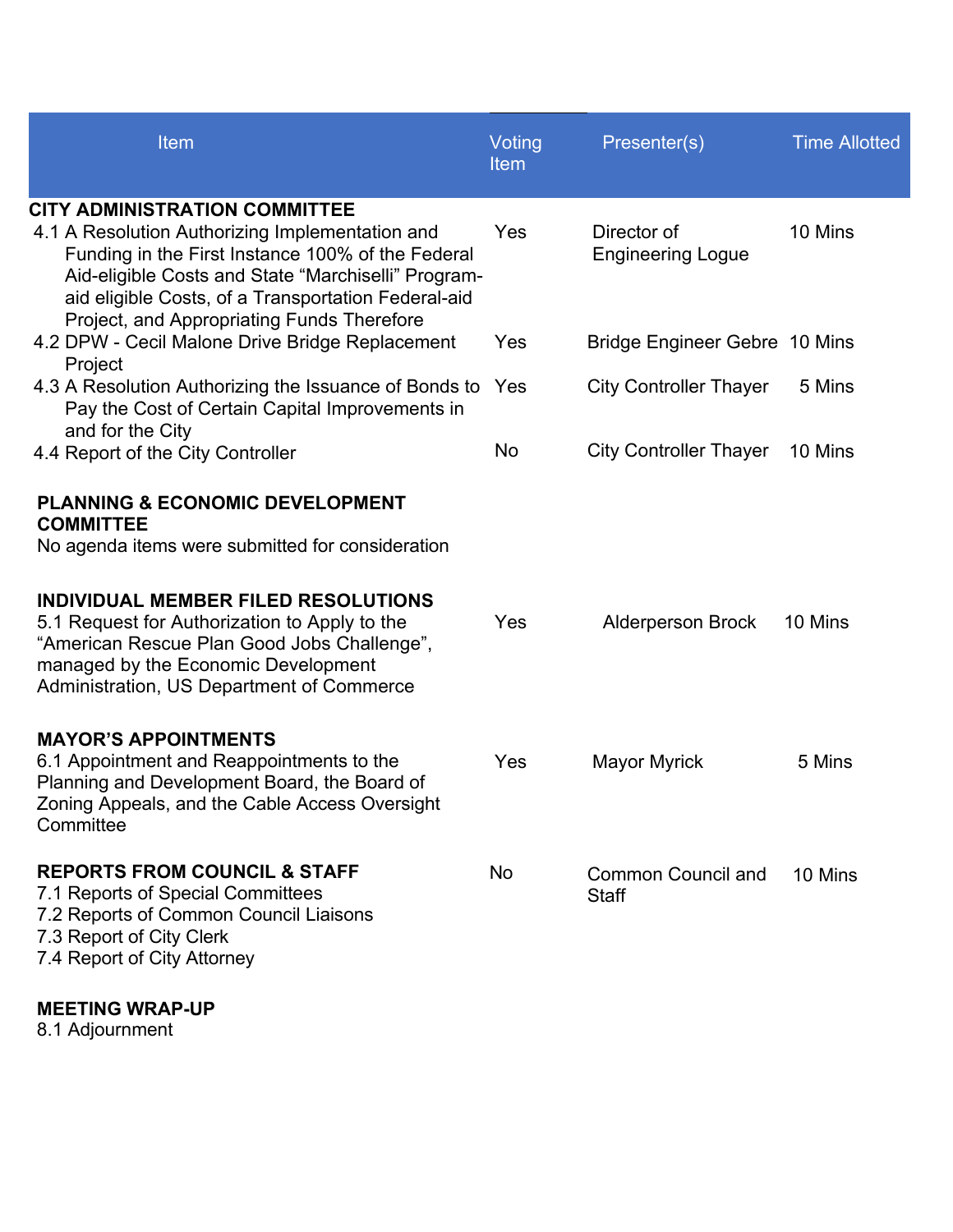#### **How to Participate in Public Comment Virtually**

#### **Email Common Council Through the Agenda Link**

[Written comments can be submitted to Common Council using this form: Common Council Public](http://www.cityofithaca.org/FormCenter/Common-Council-16/Common-Council-Public-Comment-Form-95) Comment Form Comments should be submitted no later than 5:00 pm on the day of the meeting. These comments will not be read into the record but will be included as an attachment to the meeting minutes. Any comments received after 5:00 pm will be saved for the next meeting.

#### **Register to Speak at the Meeting Via Zoom**

[At 9:00 am on the day of the Common Council meeting, a link will be opened on the Common Council](http://www.cityofithaca.org/341/Common-Council) webpage for people to register to speak at the beginning of the meeting. The first hour of the meeting will be dedicated to public speaking. Registration will close at 3:00 pm in order to allow time to calculate how long each person will be allowed to speak. If you register, you will be emailed the Zoom link later that day. Use that link to sign in and enter the Zoom meeting. You will be selected to speak in the order that you were registered. You must be present in the meeting when it is your turn to speak, or you will forfeit your time. You can use video or telephone to participate.

Questions about the meeting protocol can be forwarded to City Clerk Julie Conley Holcomb at (607) 274-6570 or jholcomb@cityofithaca.org in advance of the meeting.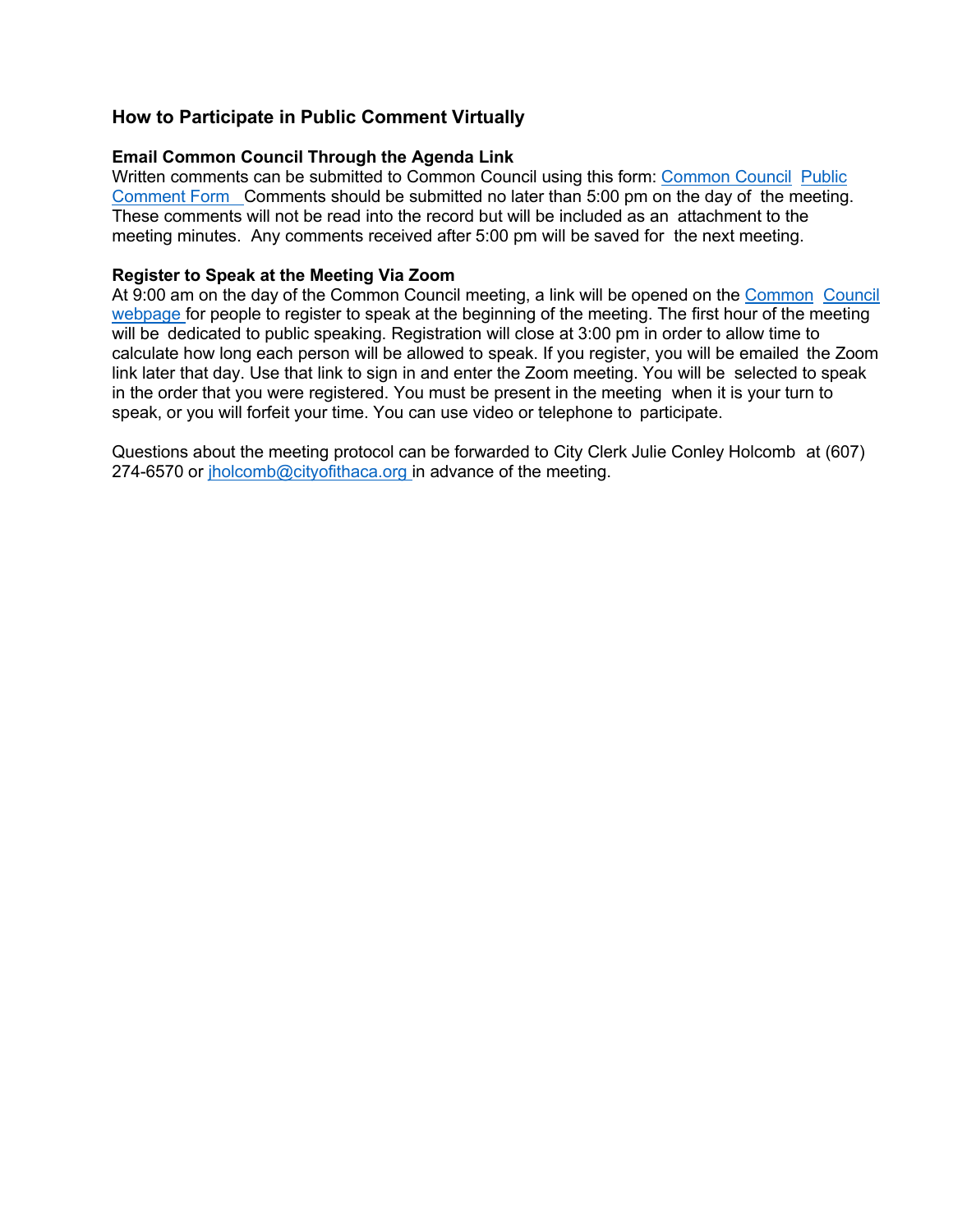#### **CONSENT AGENDA: CITY ADMINISTRATION COMMITTEE: 3.1 Finance/Controller - Designation of Official Newspaper**

**RESOLVED,** That pursuant to Section C-113 of the City Charter, the *Ithaca Journal* be and is hereby designated as the official newspaper of the City of Ithaca for the year 2022.

### **3.2 Finance/Controller - Collateral to Secure Deposits**

**RESOLVED,** That the collateral deposited by the Tompkins Trust Company, JP Morgan Chase and M&T Bank as reported be approved as to form and sufficiency.

# **3.3 Finance/Controller - Public Employee's Blanket Bond**

**RESOLVED,** That pursuant to Section 11 of the Public Officers Law, the following Bond, which is on file in the Office of the City Clerk, be, and is hereby approved in all respects for the year 2022.

Faithful Performance Blanket Bond Coverage by Travelers Insurance Company \$1,000,000

# **3.4 Finance/Controller - Designation of Common Council Meetings**

**RESOLVED,** That the regular meetings of the Common Council, for the year 2022, be held at 6:00 p.m., on the first Wednesday of each month, through the City of Ithaca Public Meetings YouTube Channel unless otherwise determined by Common Council.

#### **3.5 Finance/Controller - Designation of Official Depositories**

**RESOLVED,** That pursuant to Section C-34 of the City Charter, the Tompkins Trust Company, the JP Morgan Chase Bank and the M & T Bank be, and they are, hereby designated as the official depositories of all City Funds for the year 2022.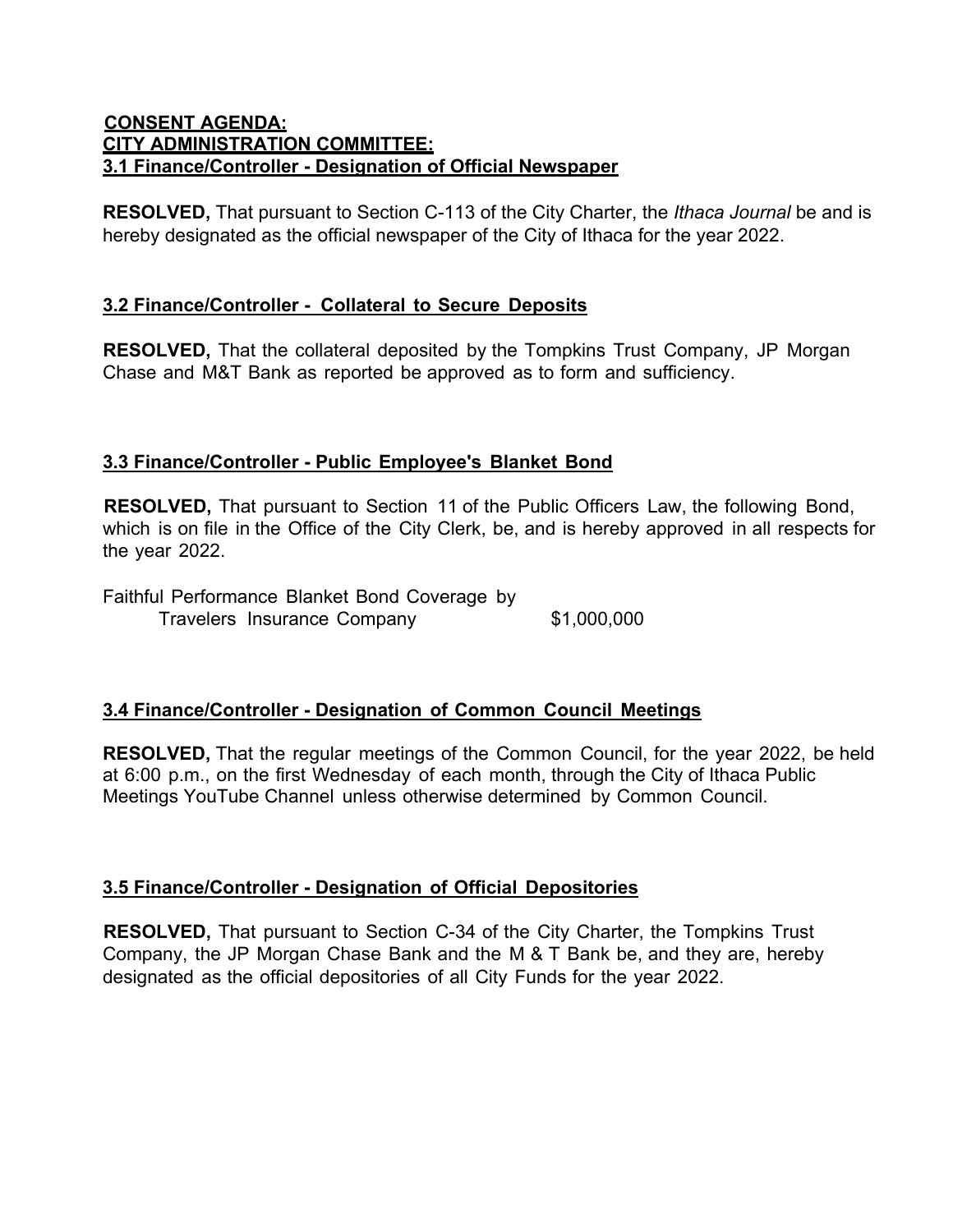# **3.6 Common Council - Approval of Travel Policy**

WHEREAS, there is to be held during the coming official year a) the New York State Conference of Mayors Annual Meeting and Training School; b) the New York State Conference of Mayors Fall Training School for Fiscal Officers and Municipal Clerks, and other national and regional conferences as applicable; and

WHEREAS, it is determined by the Mayor and Common Council that attendance by certain municipal officials and City employees at one or more of these meetings, conferences or schools benefits the municipality; now, therefore be it

**RESOLVED,** That Common Council, the Mayor and City employees are hereby authorized to attend said conferences or other applicable training events during 2022; and, be it further

**RESOLVED,** That the cost for all events must be derived from existing 2022 Departmental Budgets with appropriate approvals obtained as applicable; and, be it further

**RESOLVED,** That this resolution shall take effect immediately.

#### **3.7 Youth Bureau – Amendment to the 2022 Personnel Roster**

WHEREAS, The Youth Bureau is requesting permission to amend the 2022 personnel roster; and

WHEREAS, the Youth Bureau requests a decrease in hours for the current PSMP Youth Program Coordinator (40 hours) to 35 hours; and

WHEREAS, the Youth Bureau would like to fund the vacant Youth Program Coordinator (35 hours) and defund the Youth Program Coordinator (40 hours) on their roster; now, therefore, be it

**RESOLVED,** That the Personnel Roster of the Youth Bureau shall be amended effective January 1, 2022, as follows:

Fund One (1) Youth Program Coordinator (35 hours)

Defund: One (1) Youth Program Coordinator (40 hours)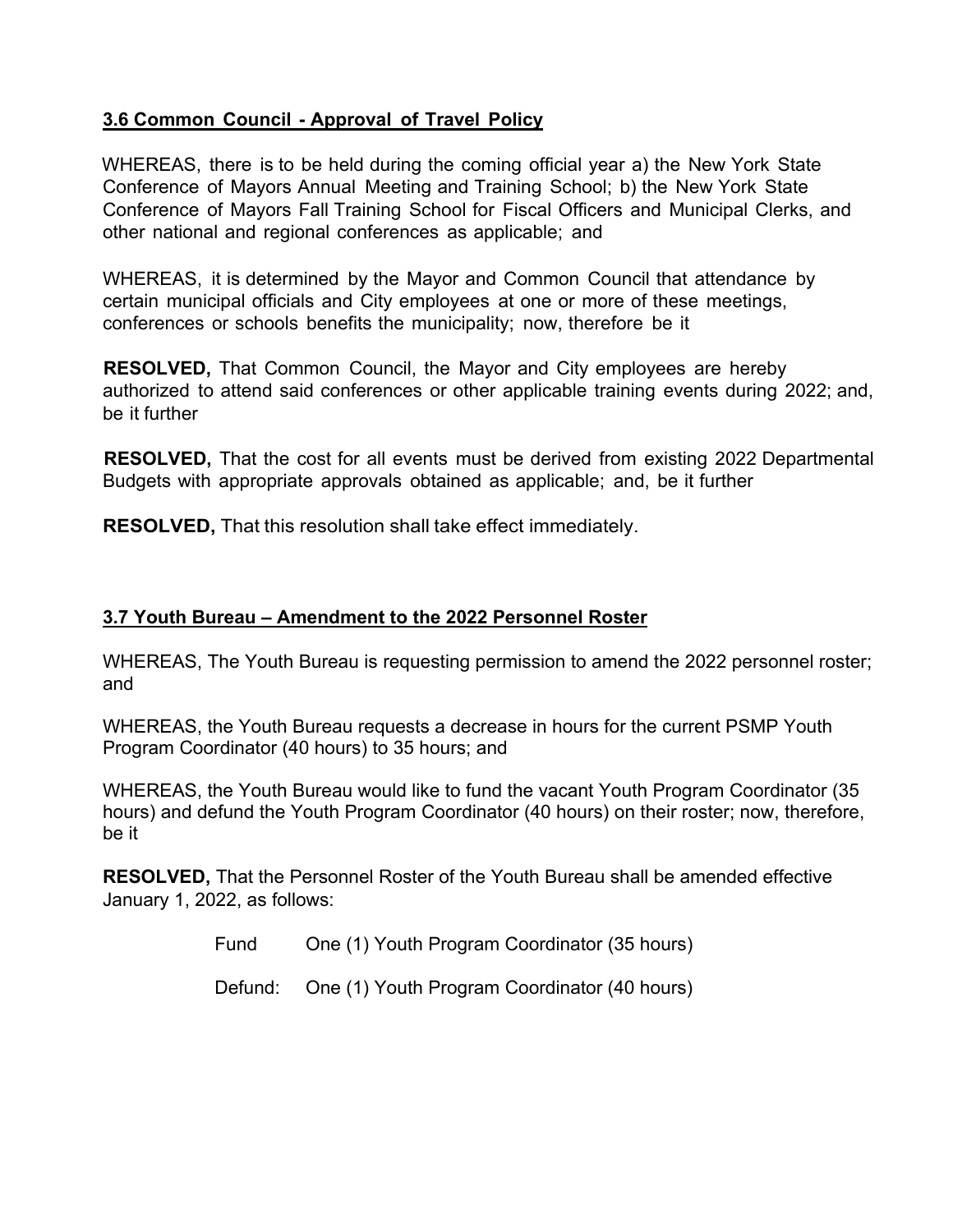



To: City Administration Committee From: Liz Klohmann, Director Re: 2022 Roster Amendment Date: 12/22/21

The Youth Bureau is requesting permission to amend the 2022 personnel roster. We are requesting a decrease of 5 hours for our current PSMP Youth Program Coordinator (40 hours) beginning January 1, 2022. We would like to defund one Youth Program Coordinator (40 hours) and fund one Youth Program Coordinator (35 hours).

These changes will be effective January 1, 2022.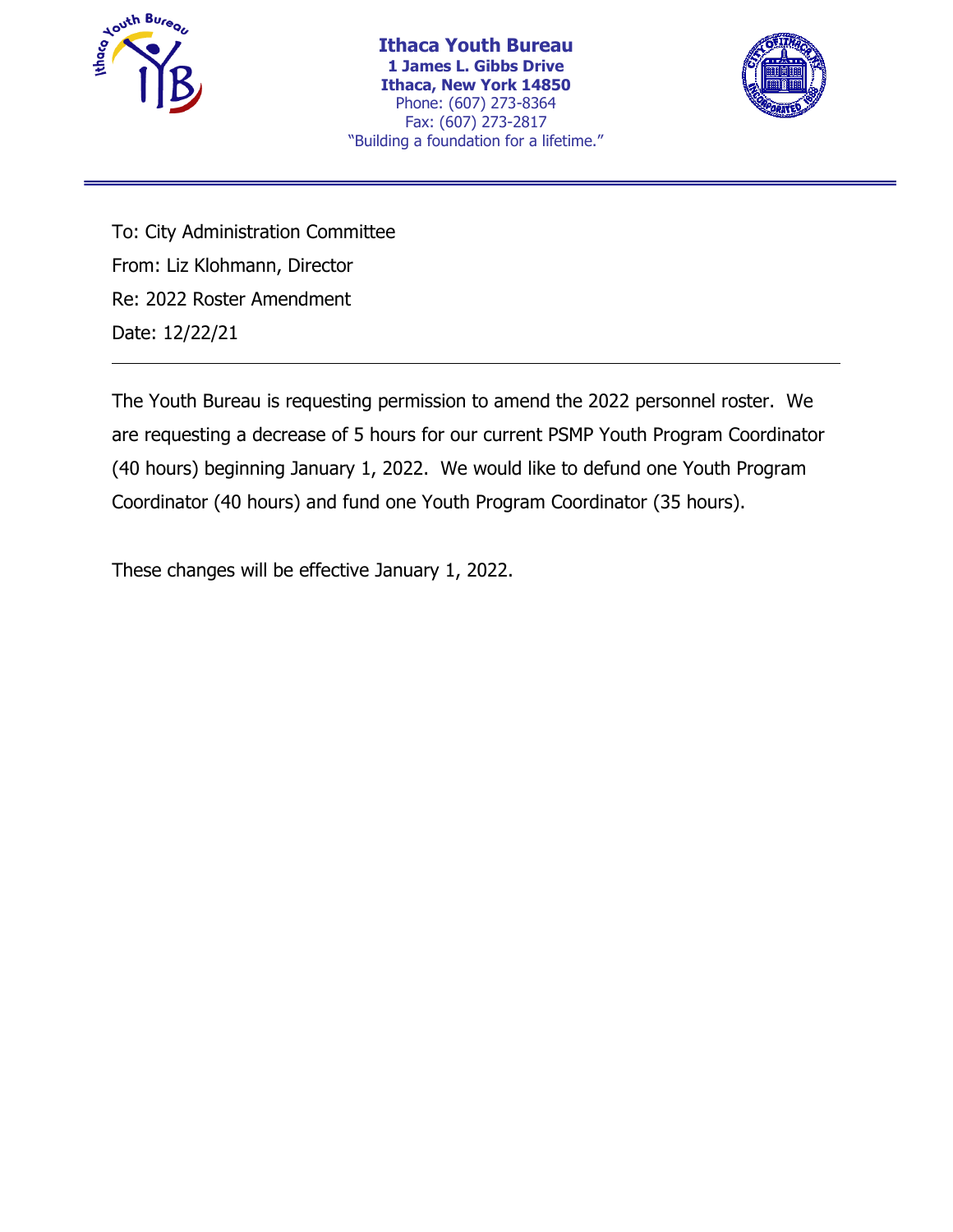# **3.8 HR - Amendment to Personnel Roster**

WHEREAS, Common Council adopted the 2022 budget on November 3, 2021; and

WHEREAS, the approved 2022 Human Resources Department budget included the upgrade of the Human Resources Office Assistant position to Human Resources Administrative Assistant, and

WHEREAS, the Ithaca Civil Service Commission has adopted the proposed Human Resources Administrative Assistant job description; now, therefore, be it

RESOLVED, That the Personnel Roster of the Human Resources Department be amended as follows:

Add: One (1) Human Resources Administrative Assistant Defund: One (1) Human Resources Office Assistant

and be it further

**RESOLVED,** That the Human Resources Office Assistant position shall remain on the Human Resources Department personnel roster in an unfunded capacity until such time as the employee successfully completes the civil service examination process for Human Resources Administrative Assistant, at which time the position shall be abolished, and be it further

**RESOLVED,** That the position of Human Resources Administrative Assistant shall be assigned to the Confidential Employees Compensation Plan at salary grade 5, and be it further

**RESOLVED,** That for the sole purpose of determining days worked reportable to the New York State and Local Employees Retirement System the standard workday for this position shall be established at seven (7) hours per day (thirty-five (35) hours per week), and be it further

**RESOLVED,** That additional funding in the amount of \$2,009.00 to implement this change using the recently adopted 2022 Confidential Employees Compensation Plan shall be derived from the existing 2022 authorized budget.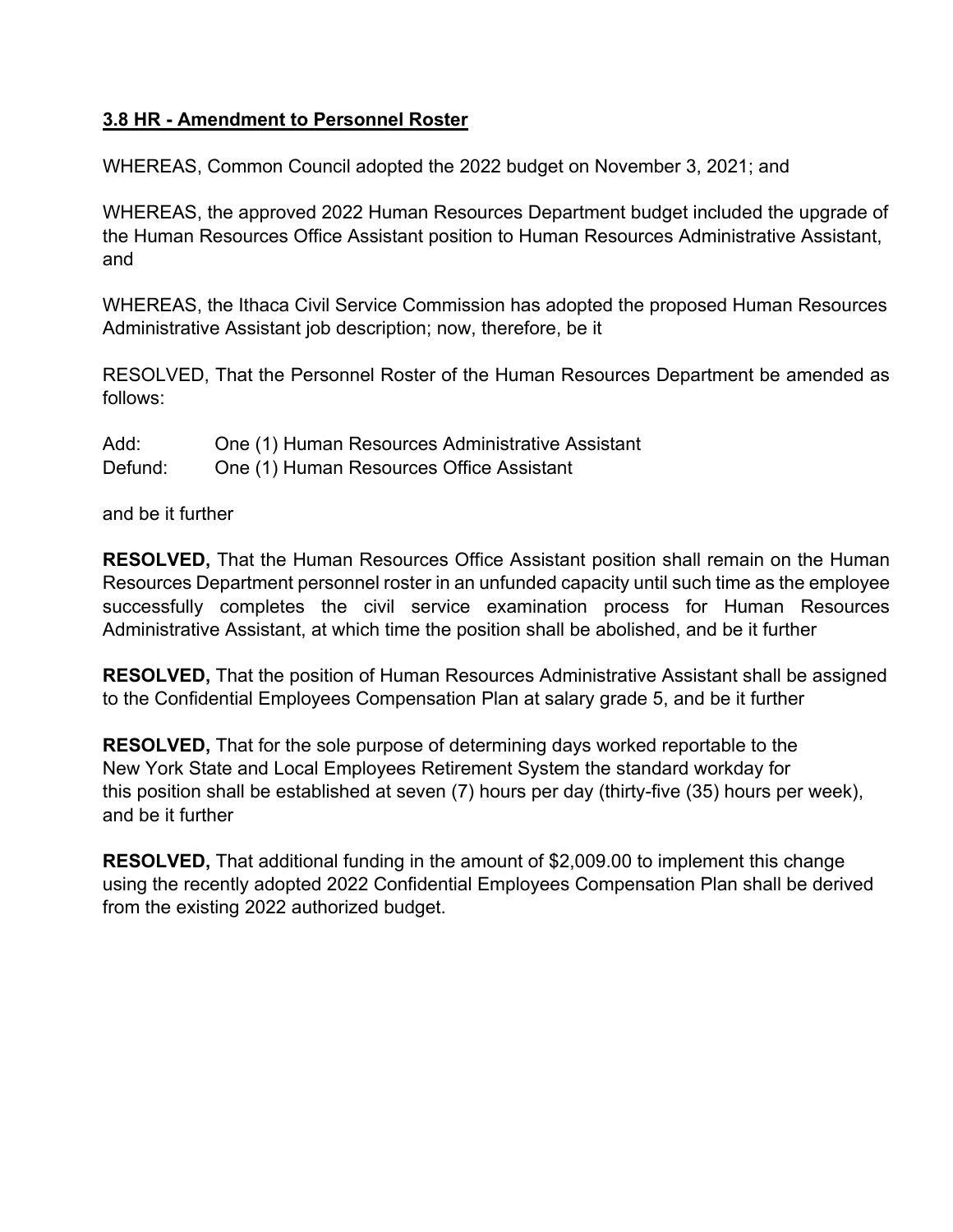# **3.9 IPD - Acceptance of Donation for Improvements to Training Building**

WHEREAS, the Ithaca Police Department (IPD) was recently notified that they have received a \$5,000 grant from an anonymous donor for 2021; and

WHEREAS, the funds will be used to continue the improvements for the newer building at the department's range; now therefore be it

**RESOLVED,** That Common Council hereby accepts the \$5,000 grant for the Ithaca Police Department to help make further improvement to the newer building at the range, and be it further

**RESOLVED,** That the 2021 Authorized IPD Budget be amended as follows:

| Increase Revenue Account<br>A3120-2705 Gifts and Donations | \$5,000 |
|------------------------------------------------------------|---------|
| Increase Appropriation Account<br>A3120-5480-05017         | \$5,000 |

and, be it further

**RESOLVED,** That the Common Council thanks the anonymous donor for their generous donation for the City's Police Department.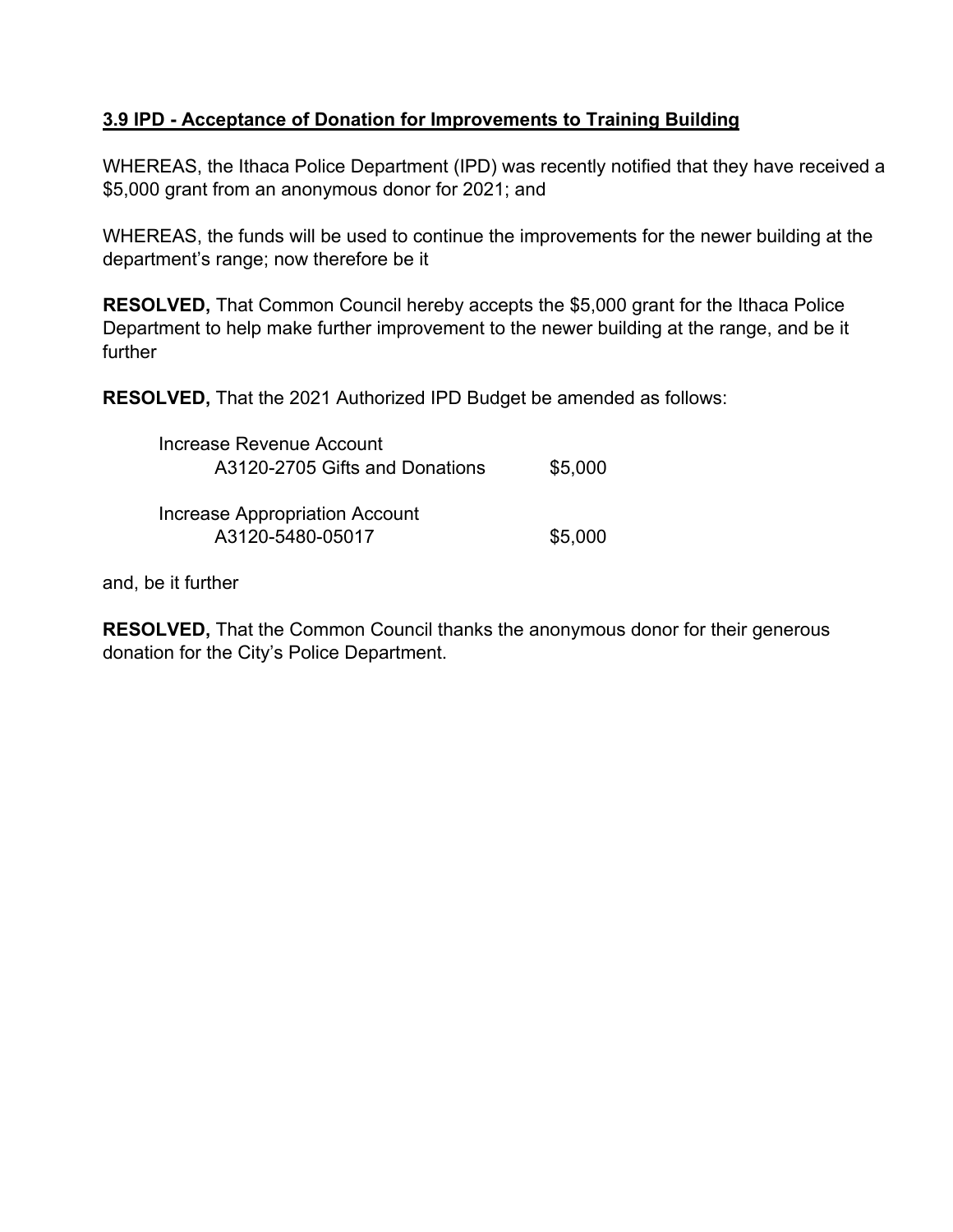# **CITY ADMINISTRATION COMMITTEE:**

#### **4.1 A Resolution Authorizing Implementation and Funding in the First Instance 100% of the Federal Aid-eligible Costs and State "Marchiselli" Program-aid eligible Costs, of a Transportation Federal-aid Project, and Appropriating Funds Therefore.**

WHEREAS, a Project for the Elmira Road Overlay and Signal Replacement, P.I.N. 375592 (the "Project") is eligible for funding under Title 23 U.S. Code, as amended, that calls for the apportionment of the costs of such program to be borne at the ratio of 80% Federal funds and 20% non-federal funds, and

WHEREAS, on September 7, 2016, Common Council approved a Master Agreement with the New York State Department of Transportation (NYSDOT) for local sponsorship of the Project, and established Capital Project #832 for the Project in the amount of \$210,600 for Preliminary Engineering/Design with the understanding that the City's share would be approximately \$24,000, and

WHERAS, on July 1, 2020, Common Council approved a Supplemental Agreement with NYSDOT for additional phases of the Project, bringing the total authorization to \$2,619,100, and

WHEREAS, NYSDOT has provided a second Supplemental Agreement for additional federal and state aid for the Project funding for the Construction and Construction Inspection phases of the Project, and

WHEREAS, the City of Ithaca desires to advance the Project by making a commitment of 100% of the non-federal share of the costs of all Phases of the Project; and

WHEREAS, the scope of the Project is a maintenance type project and therefore has been categorized as a Type II action in accordance with City Environmental Quality Review Ordinance (City Code Section 176.5 (c) (2)) and SEQR (6 NYSRR Part 617.5(c)(2)); now, therefore, be it

**RESOLVED,** That the Common Council hereby approves the above-subject project, and, be it is further

**RESOLVED,** That the Common Council hereby authorizes the City of Ithaca to pay in the first instance 100% of the federal and non-federal share of the cost of Preliminary Engineering/Design and Construction/Construction Inspection work for the Project or portions thereof, and, be it further

**RESOLVED,** That the sum of \$350,000 is hereby appropriated from the issuance of serial bonds and made available to cover the cost of participation in the above phase of the Project, and, be it further

**RESOLVED,** That Common Council hereby amends Capital Project #832, Elmira Road Overlay and Signal Replacement, to increase the funding authorization in the amount of \$350,000, to a total authorization of \$2,969,100, and, be it further

**RESOLVED,** That in the event the full federal and non-federal share costs of the project exceeds the amount appropriated above, the Common Council of the City of Ithaca shall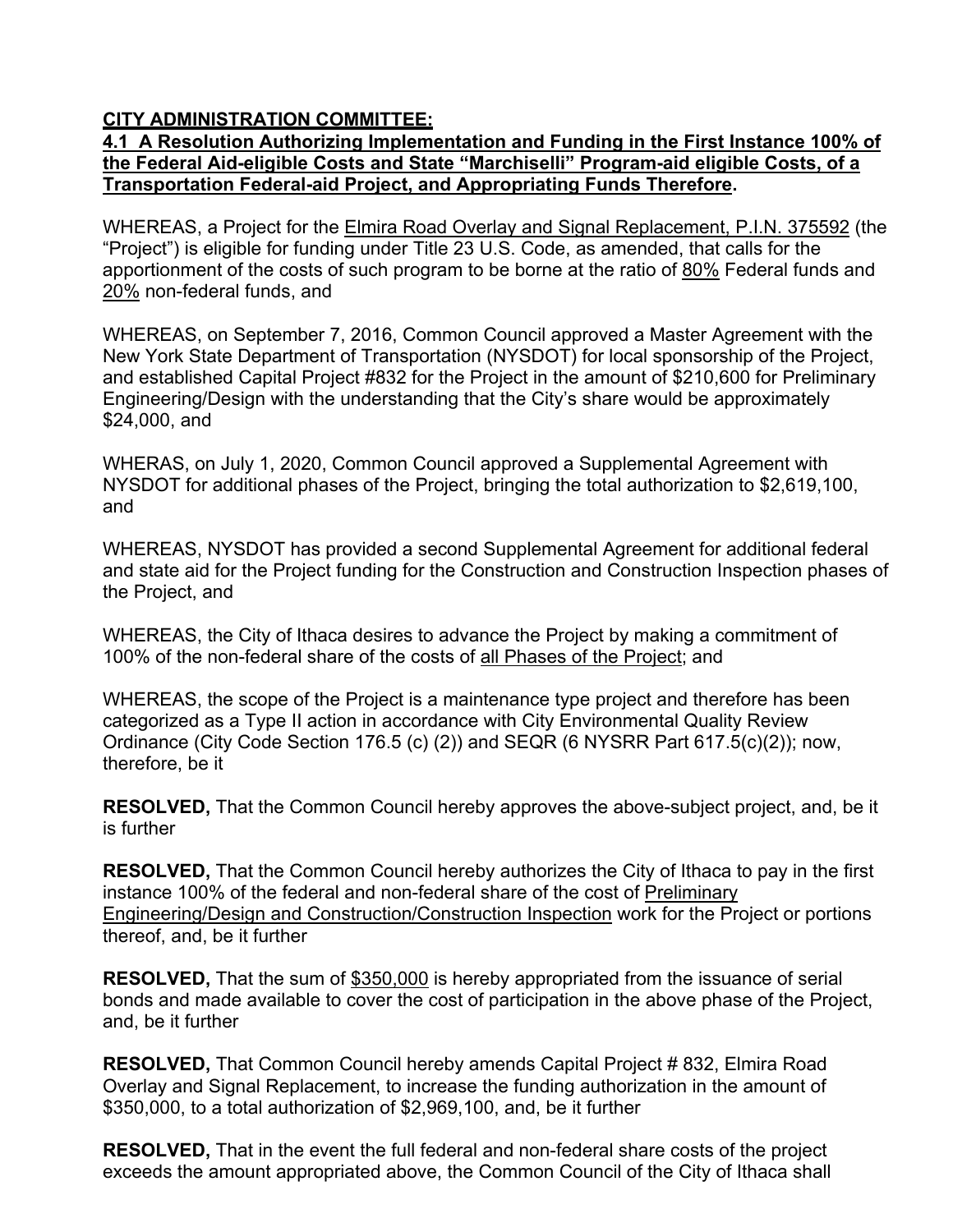convene as soon as possible to appropriate said excess amount immediately upon the notification by the NYSDOT thereof, and, be it further

**RESOLVED,** That the Mayor of the City of Ithaca be and is hereby authorized to execute all necessary Agreements, and the Superintendent of Public Works is hereby authorized to execute all necessary certifications or reimbursement requests for Federal Aid on behalf of the City of Ithaca with the New York State Department of Transportation in connection with the advancement or approval of the Project and providing for the administration of the Project and the municipality's first instance funding of Project costs and permanent funding of the local share of federal-aid and state-aid eligible Project costs and all Project costs within appropriations therefore that are not so eligible, and, be it further

**RESOLVED,** That this project be undertaken with the understanding that the final cost of the Project to the City of Ithaca will be roughly 7% of said portion, currently estimated at \$195,330 of the \$2,969,100 authorized for this portion of the project, in monies and in-kind services as managed by the Superintendent of Public Works and monitored by the City Controller, and, be it further

**RESOLVED,** That a certified copy of this resolution be filed with the New York State Commissioner of Transportation by attaching it to any necessary Agreement in connection with the Project, and, it is further

**RESOLVED,** This Resolution shall take effect immediately.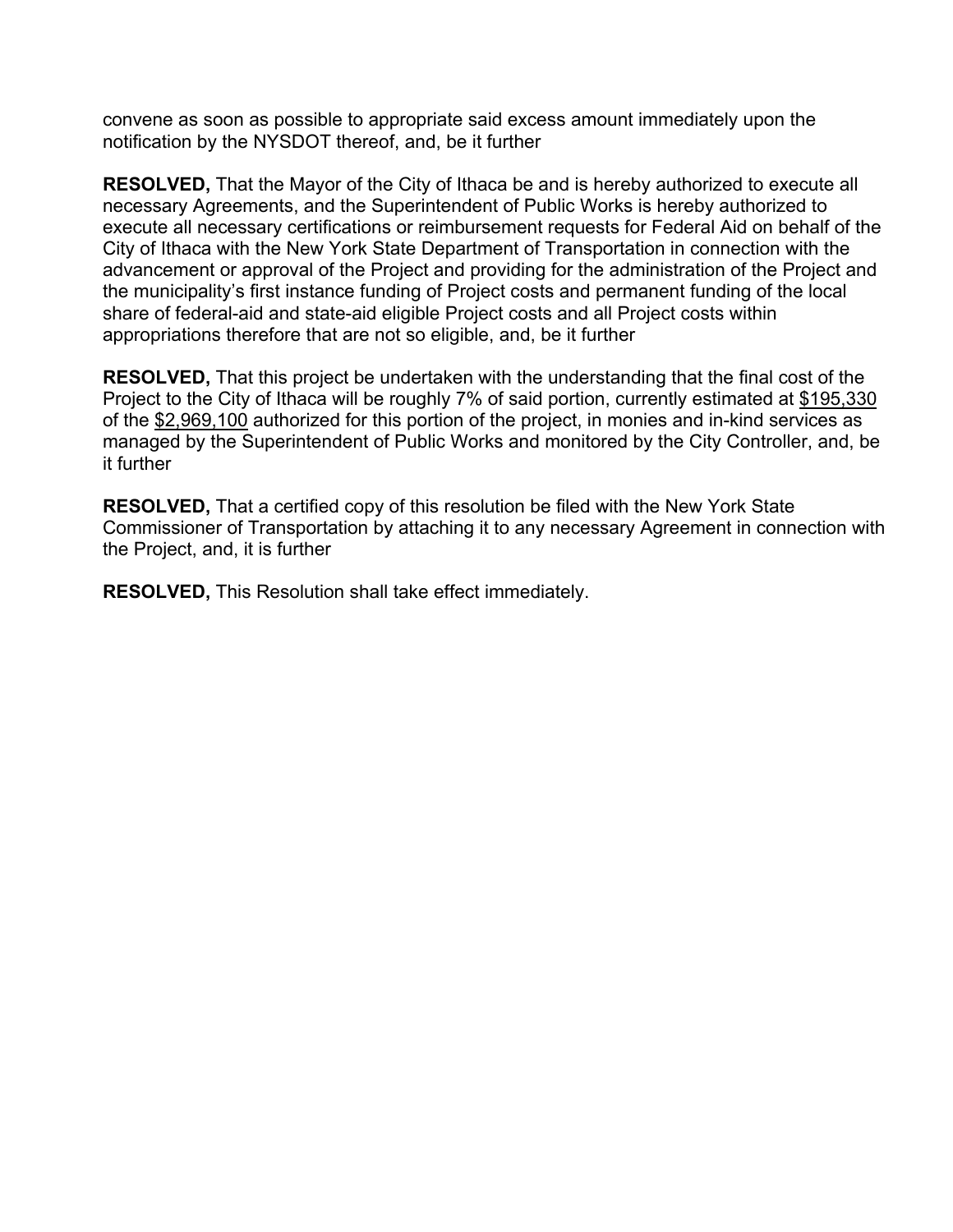

CITY OF ITHACA 108 East Green Street, Ithaca, New York 14850-6590

Department of Public Works - Engineering Division Telephone: 607 / 274-6530 Fax: 607 / 274-6487

| To:   | <b>City Administration Committee</b>                  |
|-------|-------------------------------------------------------|
| From: | Tim Logue, Director of Engineering                    |
| Date: | November 30, 2021                                     |
| Re:   | Second Supplemental Agreement for Elmira Road Project |

Please find enclosed a resolution authorizing a second supplemental agreement for additional funding for Capital Project 832, Elmira Road Overlay and Signal Replacement, to rehabilitate the pavement on the City's portion of Route 13 (Elmira Road), make ADA improvements, and to replace the two City-owned traffic signals along that segment. The City owns Elmira Road from the south City line about one mile to the north, approximately to the Honda dealership.

During construction, it was discovered that the amount of sidewalk in the street right of way that needed to be replaced to comply with the Americans with Disabilities Act (ADA), was significantly underestimated in design. In order to help cover these additional costs to the project, NYSDOT has provided a second supplemental agreement to add \$350,000 to the project, of which \$280,000 would be in federal aid, \$150 would be in state aid, and \$69,850 would be provided by the City. The state aid is likely to increase when new requests for Marchiselli Program funds (the state aid type used to offset local matches against federal aid) are submitted for the next NYS budget. If it does, I'll be back with a third supplemental agreement to add that state aid and reduce the City's share. If this state aid shows up, the City's share of the \$350,000 will be approximately \$17,500 instead of \$69,850. If, for some reason, the Marchiselli funds do not materialize, the City's share over the overall \$2,859,600 total project cost would be \$195,330 or about 7%.

Most of the project was completed this year, including the repaving, sidewalk replacement and underground electrical work for streetlighting and traffic signals. The new streetlights and traffic signals will be installed this coming spring.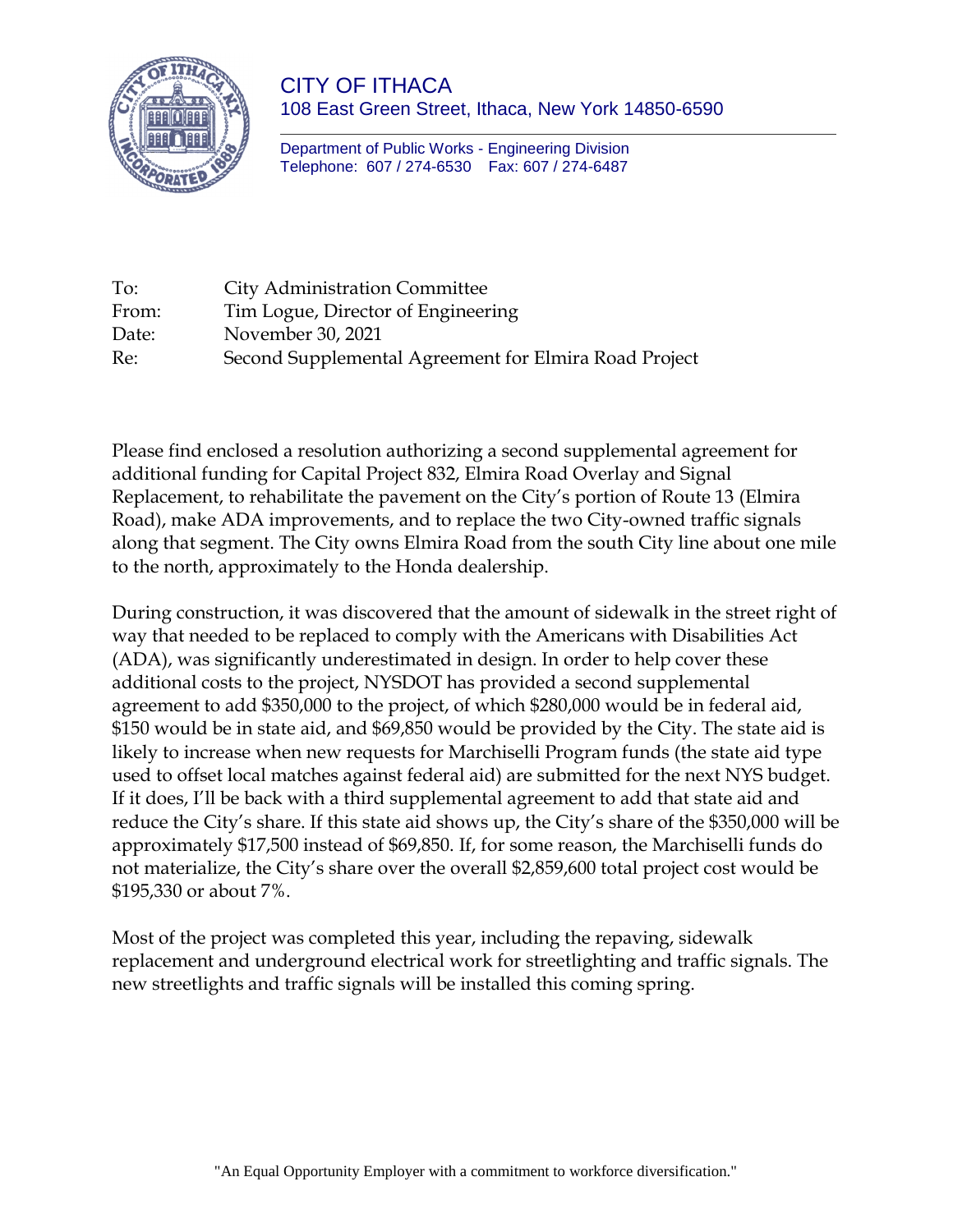# **4.2 DPW - Cecil Malone Drive Bridge Replacement Project**

WHEREAS, Sponsor will design, let and construct the "project", and

WHEREAS, a Project for the Cecil Malone Drive Bridge over Flood Relief Channel, P.I.N. 375589 ("the Project") is eligible for funding under Title 23 U.S. Code, as amended, that calls for the apportionment of the costs such program to be borne at the ratio of 95% Federal funds and 5% non-Federal funds, and

WHEREAS, the City of Ithaca desires to advance the Project by making a commitment of 100% of the non-Federal share of Design, Right-of-Way Incidental, Right-of-Way Acquisition, Construction and Inspection, and

WHEREAS, in November 2018, Common Council authorized \$2,172,000 (95% Federal and 5% Local Share) of BRIDGE NY funding that was made available by New York State Department of Transportation for Project, and

WHEREAS, the project budget is increased by \$822,000 as a result of project scope change and construction items increase due to COVID-19 pandemic, and

WHEREAS, the City of Ithaca is responsible for all cost of the Project which exceed the amount of the BRIDGE NY funding awarded to the City of Ithaca, and

WHEREAS, Department of Public Works has decided to allocate \$396,000 in Consolidated Local Street and Highway Improvement Program (CHIPS) fund, \$55,000 from the Sidewalk Program, and \$371,000 from American Rescue Plan Act (ARPA) of 2021 to cover Water and Sewer fund to cover the budget shortfall, and

WHEREAS, the amended project budget is projected to be \$ 2,994,000; now, be it further

**RESOLVED,** That, Common Council here by approves an increase of Capital Project #863 by an amount not to exceed \$822,000, for a total project authorization of \$2,994,000, and, be it further

**RESOLVED,** That funds needed for said \$822,000 amendment shall be derived from the following sources:

| <b>CHIPS</b>     | \$396,000 |
|------------------|-----------|
| Sidewalk Program | \$55,000  |
| ARPA             | \$371,000 |

and, be it further

**RESOLVED,** That in the event of full federal and non-federal share cost of the project exceeds the amount appropriated above, the City of Ithaca shall convene as soon as possible to appropriate said excess amount immediately upon the notification by the New York State Department of Transportation thereof, and, be it further

**RESOLVED,** That the Mayor of the City of Ithaca be and is hereby authorized to execute all necessary Agreements and the Superintendent of Public Works is hereby authorized to execute all the necessary Certifications or reimbursement requests for Federal Aid and /or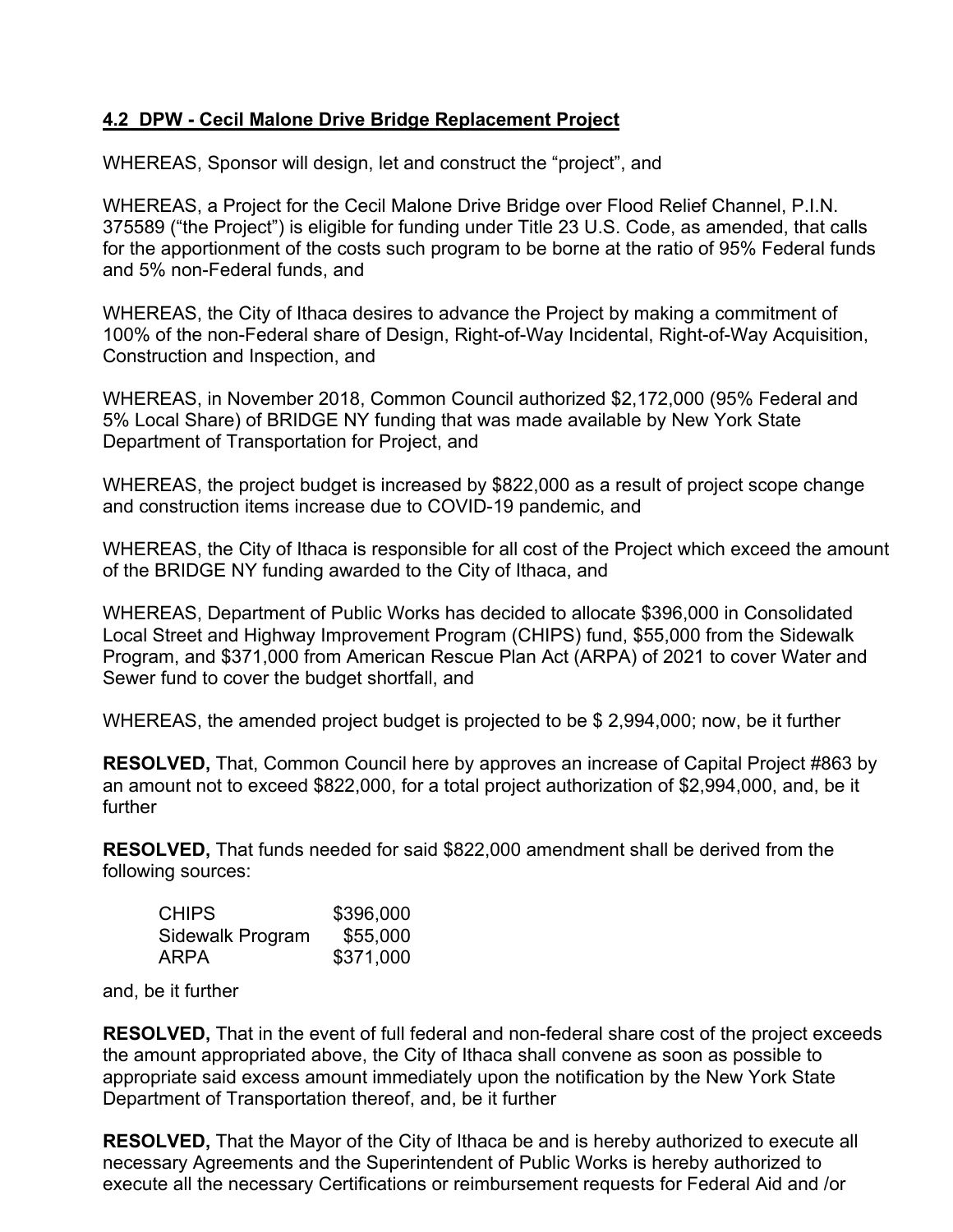State-Aid on behalf of the City of Ithaca with the New York State Department of Transportation in connection with the advancement or approval of the Project and providing for the administration of the Project and the municipality's first instance funding of project costs and permanent funding of the local share of federal-aid and state-aid eligible Project costs and all Project costs within appropriations therefore that are not so eligible, and, be it further

**RESOLVED,** That a certified copy of this resolution be filed with the New York State Commissioner of Transportation by attaching it to any necessary Agreement in connection with the Project, and, be it further

**RESOLVED,** This Resolution shall take effect immediately.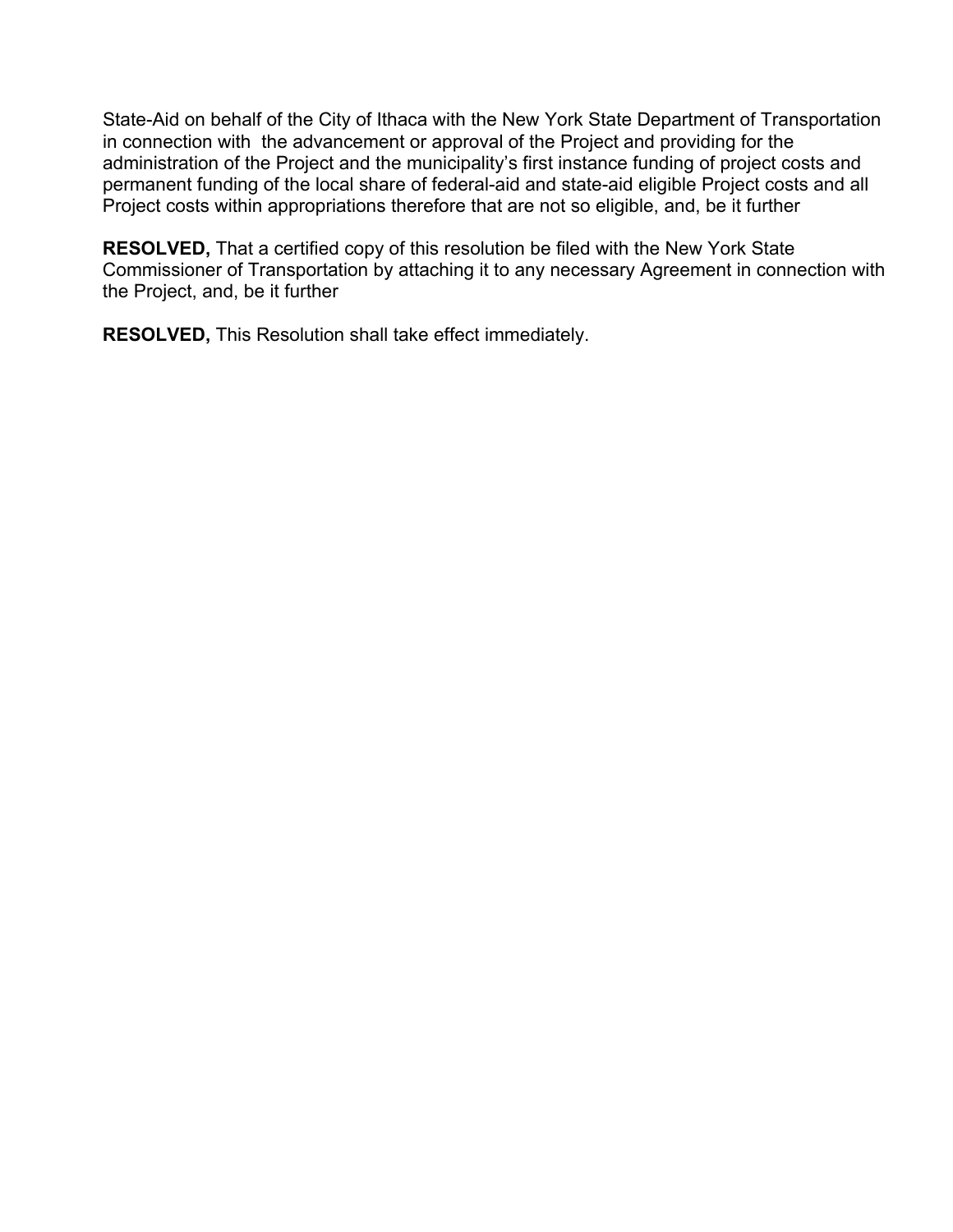# CITY OF ITHACA



108 East Green Street, Ithaca, New York 14850-6590

DEPARTMENT OF PUBLIC WORKS Michael J. Thorne, P.E. Superintendent Telephone: 607/274-6527 Fax: 607/274-6587

# **MEMORANDUM**

- **TO**: City Administration Committee
- **FROM:** Addisu Gebre, Bridge Systems Engineer
- **DATE:** December 8, 2021
	- **RE**: Cecil Malone Drive Bridge Replacement Project, CP#863

I have attached a resolution seeking Common Council authorization to pay in the first instance 100% of the Federal and non-Federal share of the project cost.

In November 2018, Common Council already authorized \$2,172,000 (95% Federal and 5% Local Share) to fully cover the project's design and construction phase cost. However, as our design has been finalized, our engineer's estimate grew significantly due to the high steel and other construction items price increase due to the COVID-19 pandemic. The project's scope was also changed to meet the project objectives. And that resulted in temporary and permanent Rightof-Way acquisition, additional sidewalk, water and sanitary sewer replacement and system upgrade, as well as associated design and construction inspection costs. These additional costs increased our last engineer's construction estimate by ~\$822,000.

To fill the budget shortfall, staff has worked together to try to find a way to fund this funding gap without new borrowing. The Department would recommend using the following funding sources:

• \$396,000 from Consolidated Local Street and Highway Improvement Program (CHIPS) fund to cover scope change and construction items price increase

\_\_\_\_\_\_\_\_\_\_\_\_\_\_\_\_\_\_\_\_\_\_\_\_\_\_\_\_\_\_\_\_\_\_\_\_\_\_\_\_\_\_\_\_\_\_\_\_\_\_\_\_\_\_\_\_\_\_\_\_\_\_\_\_\_\_\_\_\_\_\_\_\_\_\_\_\_\_

- \$55,000 from the Sidewalk Program to cover sidewalk related costs, and
- \$371,000 from the American Rescue Plan Act (ARPA) of 2021 to cover Water and Sanitary Sewer related costs

The project will include replacing the existing bridge to eliminate the bridge structural deficiencies and providing a wider bridge deck to accommodate heavy industrial traffic, pedestrians, and bicyclists. The project will include restoring the crossing to a condition that provides a minimum 75-year design life.

If you have any questions, please call me @ 607-274-6530 or email me at [agebre@cityofithaca.org.](mailto:agebre@cityofithaca.org)

cc: Tim Logue, Director of Engineering Services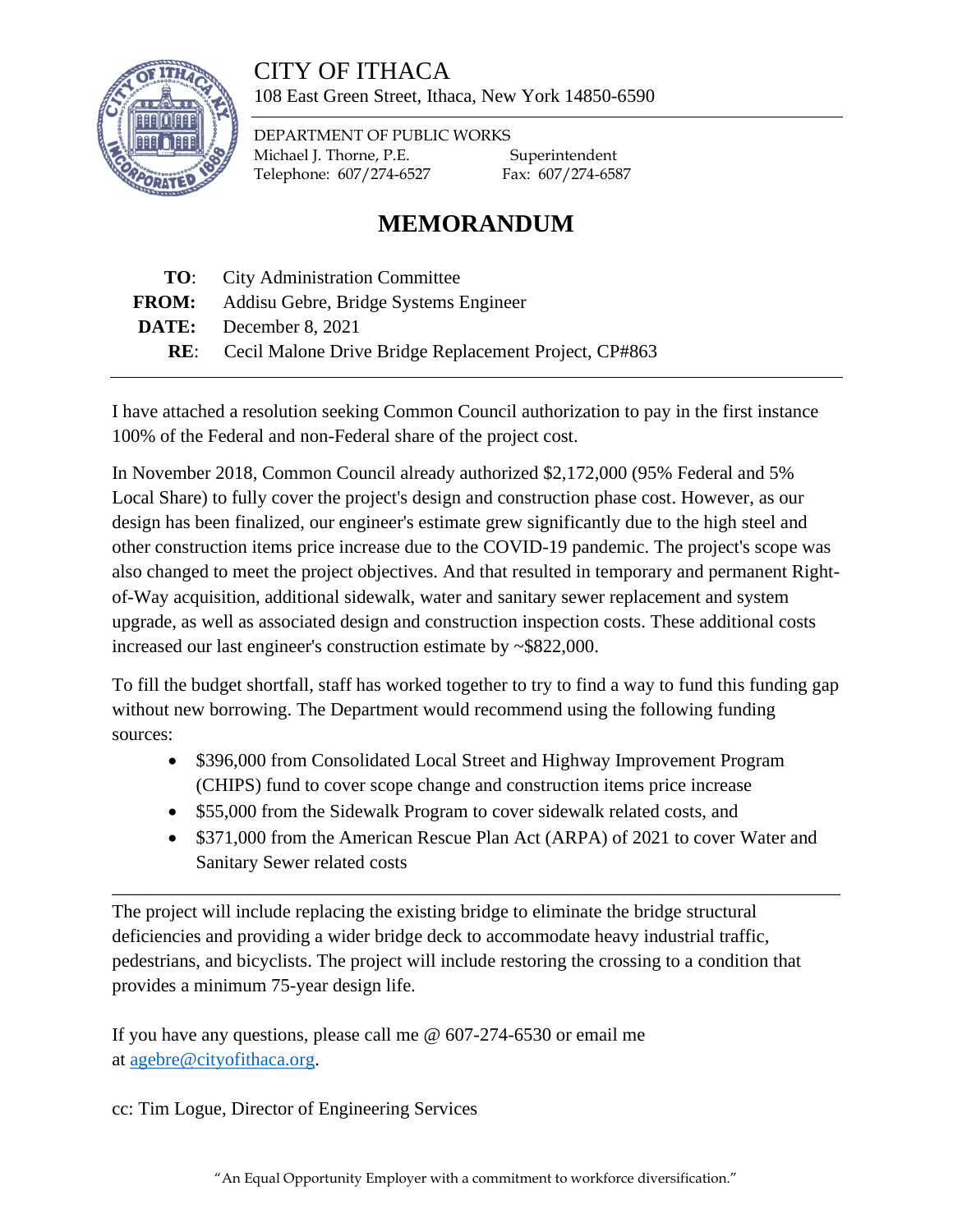### **4.3 A RESOLUTION AUTHORIZING THE ISSUANCE OF \$3,819,440 BONDS OF THE CITY OF ITHACA, TOMPKINS COUNTY, NEW YORK, TO PAY THE COST OF CERTAIN CAPITAL IMPROVEMENTS IN AND FOR SAID CITY.**

WHEREAS, all conditions precedent to the financing of the capital projects hereinafter described, including compliance with the provisions of the State Environmental Quality Review Act, have been performed; and

WHEREAS, it is now desired to authorize the financing of such capital projects; NOW, THEREFORE,

BE IT RESOLVED, by the affirmative vote of **not less than two-thirds of the total voting strength** of the Common Council of the City of Ithaca, Tompkins County, New York, as follows:

**Section 1.** For the object or purpose of paying the cost of certain capital improvements in and for the City of Ithaca, Tompkins County, New York, there are hereby authorized to be issued \$3,819,440 bonds of said City pursuant to the provisions of the Local Finance Law, apportioned among such capital improvements in accordance with the maximum estimated cost of each. The capital improvements to be financed pursuant to this bond resolution, the maximum estimated cost of each, the amount of bonds to be authorized therefor, the period of probable usefulness of each, and whether said capital improvements are each a specific object or purpose or a class of objects or purposes, including in each case incidental improvements, equipment, machinery, apparatus, appurtenances, furnishings and expenses in connection therewith, are as follows:

a) Certain new City costs of the Cass Park Ice Rink enclosure, in and for said City, at a maximum estimated cost of \$469,200. It is hereby determined that the plan for the financing of such specific object or purpose shall consist of the issuance of \$469,200 bonds of the \$3,819,440 bonds of said City authorized to be issued pursuant to this bond resolution. It is hereby determined that the period of probable usefulness of the aforesaid specific object or purpose is 15 years, pursuant to subdivision 19(c) of paragraph a of Section 11.00 of the Local Finance Law;

b) Purchase of a trackless sidewalk snowplow, in and for said City, at a maximum estimated cost of \$144,840. It is hereby determined that the plan for the financing of such specific object or purpose shall consist of the issuance of \$144,840 bonds of the \$3,819,440 bonds of said City authorized to be issued pursuant to this bond resolution. It is hereby determined that the period of probable usefulness of the aforesaid specific object or purpose is 15 years, pursuant to subdivision 28 of paragraph a of Section 11.00 of the Local Finance Law;

c) Purchase of a vacuum truck, in and for said City, at a maximum estimated cost of \$382,500. It is hereby determined that the plan for the financing of such specific object or purpose shall consist of the issuance of \$382,500 bonds of the \$3,819,440 bonds of said City authorized to be issued pursuant to this bond resolution. It is hereby determined that the period of probable usefulness of the aforesaid specific object or purpose is 15 years, pursuant to subdivision 28 of paragraph a of Section 11.00 of the Local Finance Law;

d) Purchase of a garbage packer truck, in and for said City, at a maximum estimated cost of \$178,500. It is hereby determined that the plan for the financing of such specific object or purpose shall consist of the issuance of \$178,500 bonds of the \$3,819,440 bonds of said City authorized to be issued pursuant to this bond resolution. It is hereby determined that the period of probable usefulness of the aforesaid specific object or purpose is 15 years, pursuant to subdivision 28 of paragraph a of Section 11.00 of the Local Finance Law;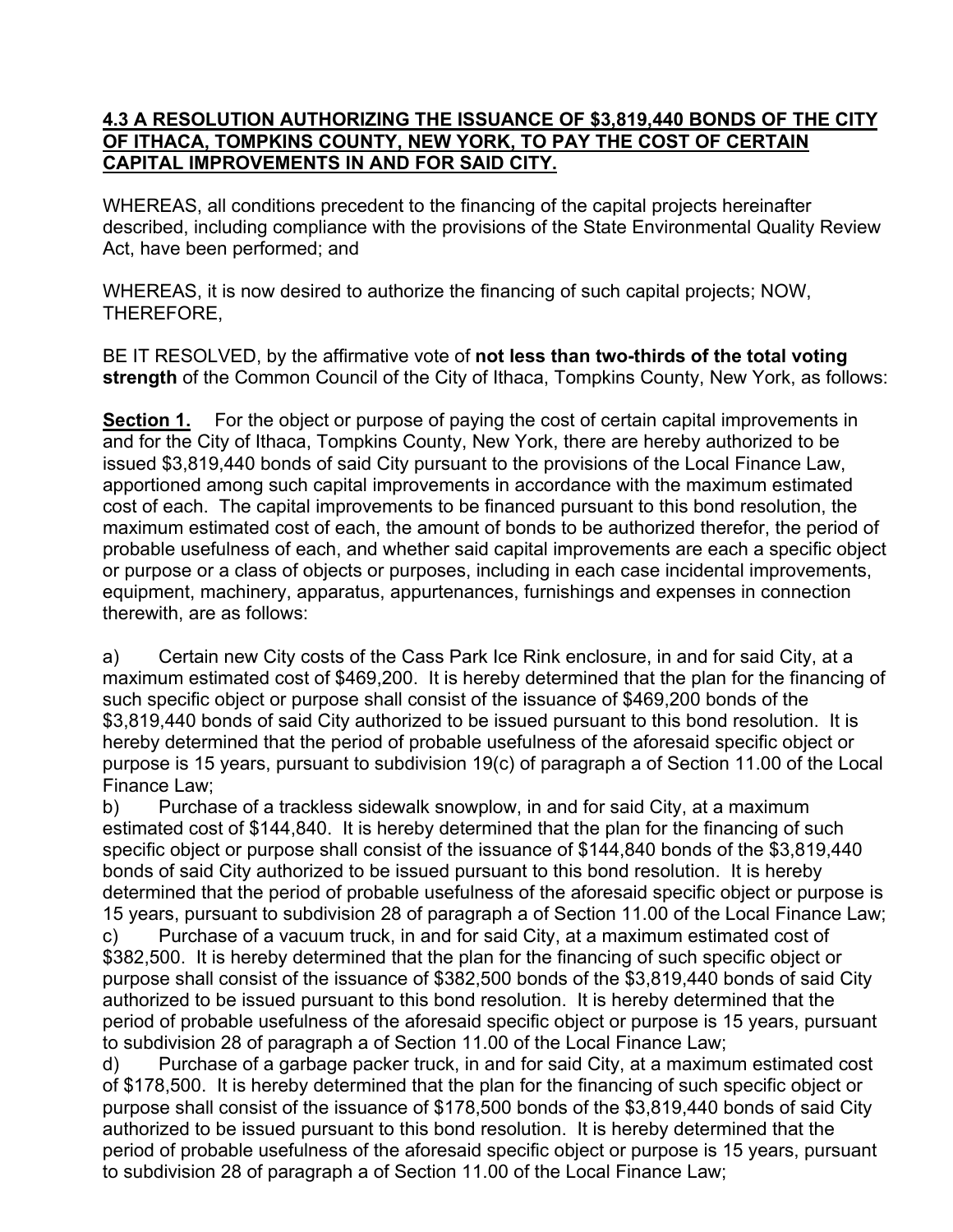e) Purchase of police vehicles and related equipment, in and for said City, at a maximum estimated cost of \$280,500. It is hereby determined that the plan for the financing of such class of objects or purposes shall consist of the issuance of \$280,500 bonds of the \$3,819,440 bonds of said City authorized to be issued pursuant to this bond resolution. It is hereby determined that the period of probable usefulness of the aforesaid class of objects or purposes is 3 years, pursuant to subdivision  $77(1^{st})$  of paragraph a of Section 11.00 of the Local Finance Law;

f) The City's share of the cost of the purchase of a fire response vehicle for the Fire Department, in and for said City, at a maximum estimated cost of \$53,000. It is hereby determined that the plan for the financing of such specific object or purpose shall consist of the issuance of \$53,000 bonds of the \$3,819,440 bonds of said City authorized to be issued pursuant to this bond resolution. It is hereby determined that the period of probable usefulness of the aforesaid specific object or purpose is 20 years, pursuant to subdivision 27 of paragraph a of Section 11.00 of the Local Finance Law;

g) Design costs for the Cayuga Waterfront Revitalization project, in and for said City, at a maximum estimated cost of \$1,500,000. It is hereby determined that the plan for the financing of such specific object or purpose shall consist of the issuance of \$1,500,000 bonds of the \$3,819,440 bonds of said City authorized to be issued pursuant to this bond resolution. It is hereby determined that the period of probable usefulness of the aforesaid specific object or purpose is 5 years, pursuant to subdivision  $62(2^{nd})$  of paragraph a of Section 11.00 of the Local Finance Law; and

h) Construction of new sidewalks and related pedestrian safety improvements on Fall Creek Drive and Oak Avenue, in and for said City, at a maximum estimated cost of \$810,900. It is hereby determined that the plan for the financing of such specific object or purpose shall consist of the issuance of \$810,900 bonds of the \$3,819,440 bonds of said City authorized to be issued pursuant to this bond resolution. It is hereby determined that the period of probable usefulness of the aforesaid specific object or purpose is 10 years, pursuant to subdivision 24 of paragraph a of Section 11.00 of the Local Finance Law.

**Section 2.** The aggregate maximum estimated cost of the aforesaid objects or purposes is \$3,819,440, and the plan for the financing thereof is by the issuance of the \$3,819,440 serial bonds authorized by Section 1 hereof, allocated to each of the objects or purposes in accordance with the maximum estimated cost of each stated in Section 1 hereof; provided, however, that the amount of serial bonds will be reduced by any Federal or State grants-in-aid received therefor, including as specifically provided herein.

**Section 3.** The faith and credit of said City of Ithaca, Tompkins County, New York, are hereby irrevocably pledged for the payment of the principal of and interest on such obligations as the same respectively become due and payable. An annual appropriation shall be made in each year sufficient to pay the principal of and interest on such obligations becoming due and payable in such year. There shall annually be levied on all the taxable real property of said City, a tax sufficient to pay the principal of and interest on such obligations as the same become due and payable.

**Section 4.** Subject to the provisions of the Local Finance Law, the power to authorize the issuance of and to sell bond anticipation notes in anticipation of the issuance and sale of the bonds herein authorized, including renewals of such notes, is hereby delegated to the City Controller, the chief fiscal officer. Such notes shall be of such terms, form and contents, and shall be sold in such manner, as may be prescribed by said City Controller, consistent with the provisions of the Local Finance Law.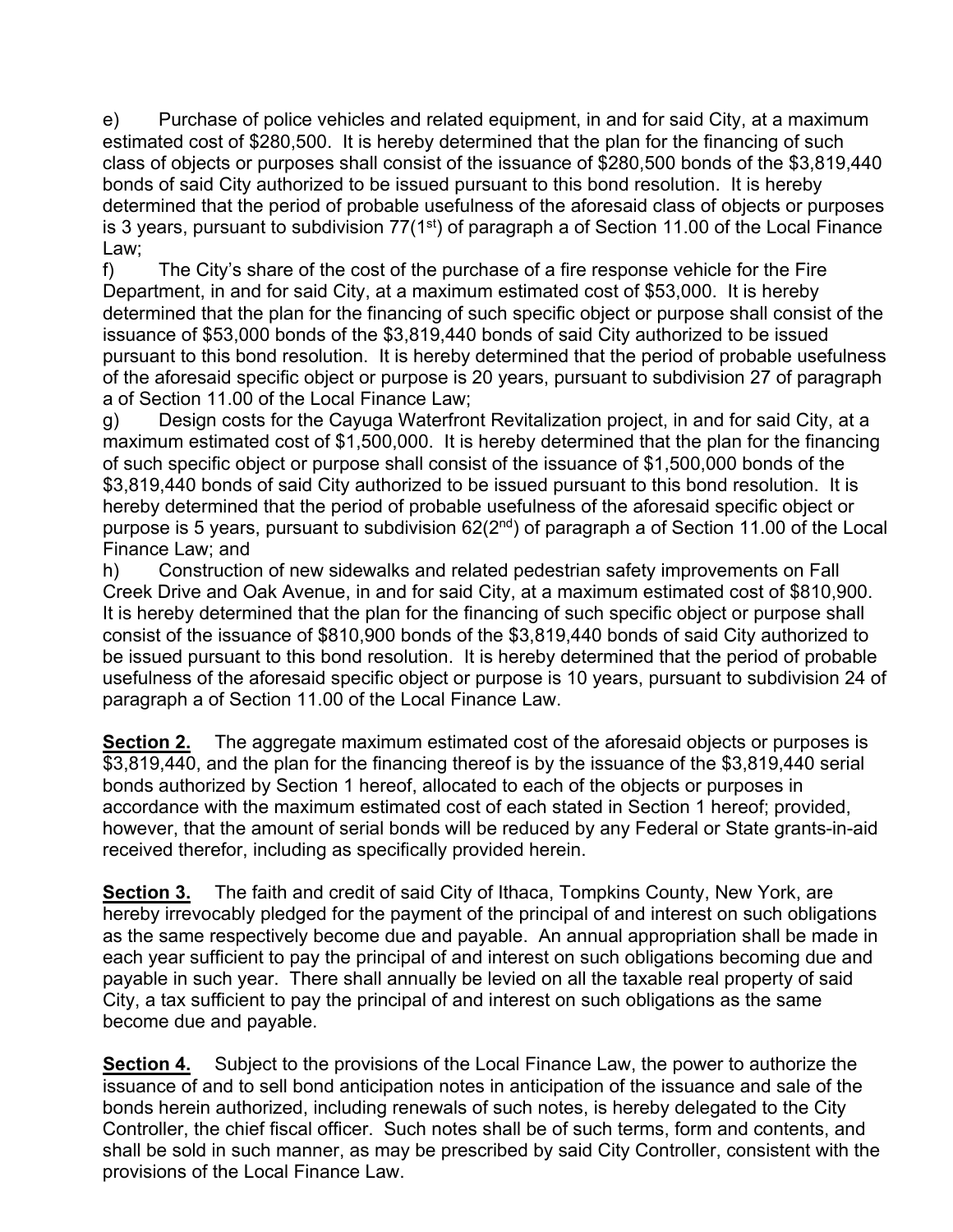**Section 5.** The powers and duties of advertising such bonds for sale, conducting the sale and awarding the bonds, are hereby delegated to the City Controller, who shall advertise such bonds for sale, conduct the sale, and award the bonds in such manner as he shall deem best for the interests of the City; provided, however, that in the exercise of these delegated powers, he shall comply fully with the provisions of the Local Finance Law and any order or rule of the State Comptroller applicable to the sale of municipal bonds. The receipt of the City Controller shall be a full acquittance to the purchaser of such bonds, who shall not be obliged to see to the application of the purchase money.

**Section 6.** All other matters, except as provided herein relating to such bonds, including determining whether to issue such bonds having substantially level or declining debt service and all matters related thereto, prescribing whether manual or facsimile signatures shall appear on said bonds, prescribing the method for the recording of ownership of said bonds, appointing the fiscal agent or agents for said bonds, providing for the printing and delivery of said bonds (and if said bonds are to be executed in the name of the City by the facsimile signature of the City Controller, providing for the manual countersignature of a fiscal agent or of a designated official of the City), the date, denominations, maturities and interest payment dates, place or places of payment, and also including the consolidation with other issues, shall be determined by the City Controller. It is hereby determined that it is to the financial advantage of the City not to impose and collect from registered owners of such serial bonds any charges for mailing, shipping and insuring bonds transferred or exchanged by the fiscal agent, and, accordingly, pursuant to paragraph c of Section 70.00 of the Local Finance Law, no such charges shall be so collected by the fiscal agent. Such bonds shall contain substantially the recital of validity clause provided for in section 52.00 of the Local Finance Law and shall otherwise be in such form and contain such recitals in addition to those required by section 52.00 of the Local Finance Law, as the City Controller shall determine.

**Section 7.** The validity of such bonds and bond anticipation notes may be contested only if: 1) Such obligations are authorized for an object or purpose for which said City is not authorized to expend money, or

2) The provisions of law which should be complied with at the date of publication of this resolution are not substantially complied with,

and an action, suit or proceeding contesting such validity is commenced within twenty days after the date of such publication, or

3) Such obligations are authorized in violation of the provisions of the Constitution.

**Section 8.** This resolution shall constitute a statement of official intent for purposes of Treasury Regulations Section 1.150-2. Other than as specified in this resolution, no monies are, or are reasonably expected to be, reserved, allocated on a long-term basis, or otherwise set aside with respect to the permanent funding of the object or purpose described herein.

**Section 9.** This resolution, which takes effect immediately, shall be published in summary form in the *Ithaca Journal*, the official newspaper, together with a notice of the City Clerk in substantially the form provided in Section 81.00 of the Local Finance Law.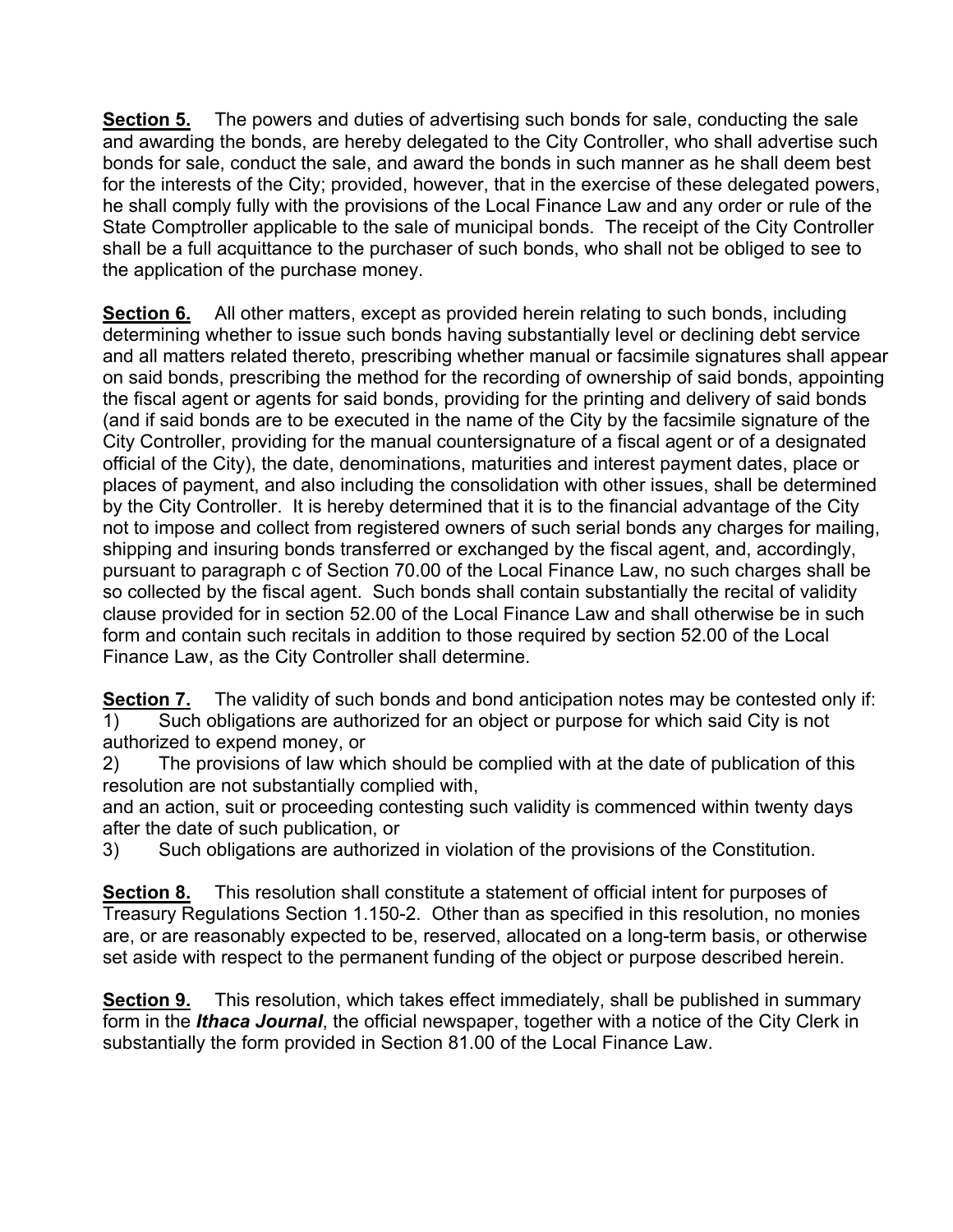# **PLANNING AND ECONOMIC DEVELOPMENT COMMITTEE:**

No items were submitted for consideration

# **INDIVIDUAL MEMBER FILED RESOLUTION**

# **Request for Authorization to Apply to the "American Rescue Plan Good Jobs Challenge", managed by the Economic Development Administration, US Department of Commerce – Filed by Alderperson Brock**

WHEREAS, the Director of Sustainability has identified the "American Rescue Plan Good Jobs Challenge" as a funding opportunity to help develop the necessary workforce to meet the objectives of the Ithaca Green New Deal (IGND), and

WHEREAS, the City of Ithaca (City) has demonstrated its desire and commitment to be a leader in sustainability and social equity, as exemplified by adoption of the IGND, and

WHEREAS, to implement the IGND, the City will need to adopt emissions reduction strategies to reach the goals stipulated in the resolution to adopt the IGND, and

WHEREAS, the implementation of the IGND will require reduction of greenhouse gas emissions from energy use in buildings and transportation, and

WHEREAS, to reduce emissions in new construction and major renovations the City adopted the Ithaca Energy Code Supplement in May 2021, and

WHEREAS, to further reduce emissions the City require a city-wide effort to maximize energy efficiency and reduce greenhouse gas emissions from energy use in existing buildings, and

WHEREAS, this effort would lead to the creation of an estimated 400 local jobs within the next five years in the following areas:

- Building retrofitting (150)
- Heat pump installation and maintenance (100)
- Solar panel installation and maintenance (100)
- Electric vehicle charging infrastructure installation and maintenance (50), and

WHEREAS, the development of the necessary workforce will require the implementation of a new workforce development program in coordination with Tompkins Cortland Community College, TST Boces, Finger Lakes ReUse, Tompkins County Workforce Development Board and Cornell Cooperative Extension, and

WHEREAS, this program will rely on the federally recognized apprenticeship, training and certification program: Roots of Success for Environmental Literacy and Work Readiness, and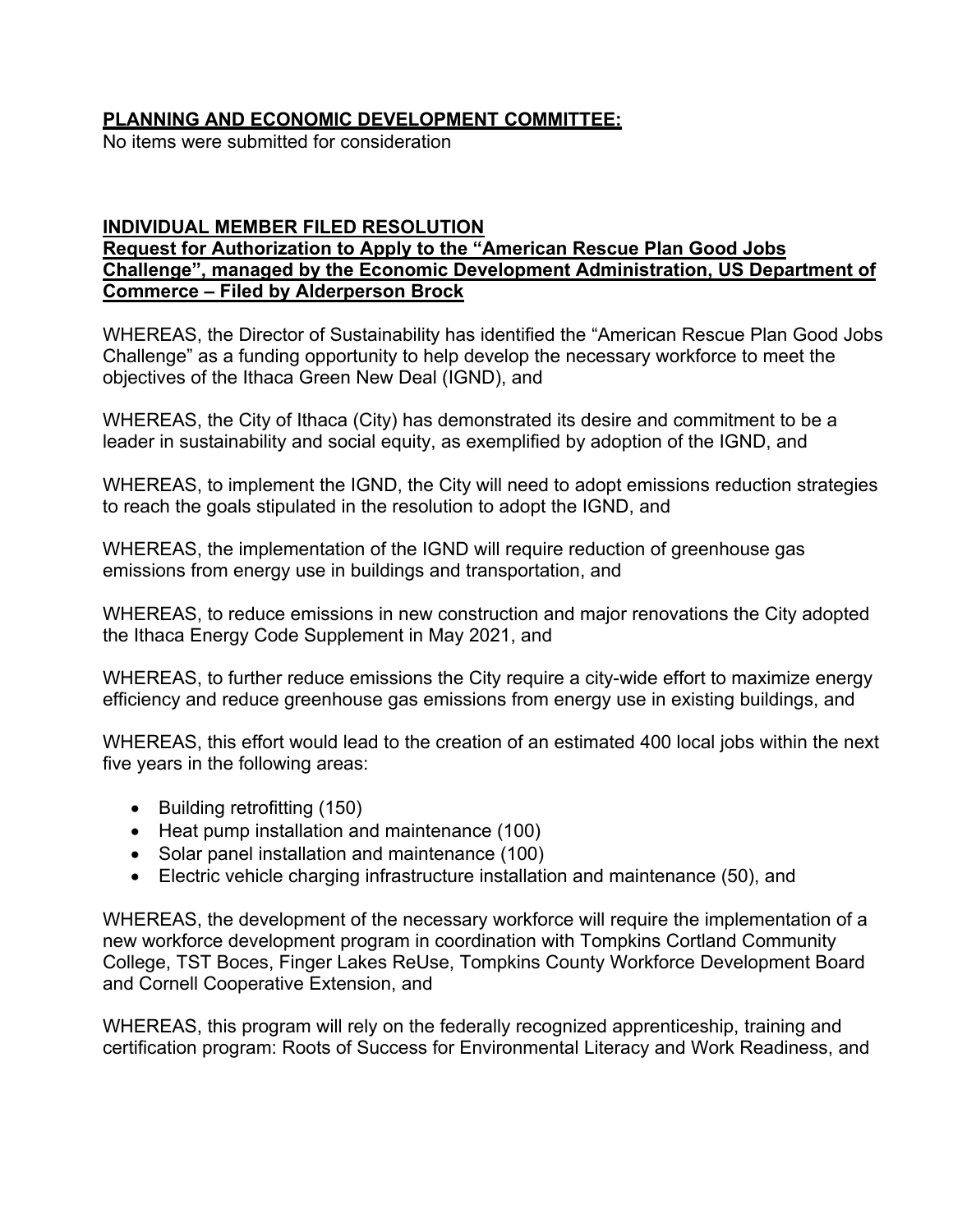WHEREAS, the current available workforce in the City of Ithaca is insufficient to meet the estimated demand, the City intends to partner with the following municipalities:

- Binghamton
- Syracuse
- Rochester

To create a regional "green jobs corridor", and

WHEREAS, the establishment of the regional green jobs corridor will be coordinated by the City of Ithaca and will require the implementation of a unified training and certification curriculum in all municipalities, and the deployment of shared transportation and childcare infrastructure, and

WHEREAS, there is an opportunity to apply to the American Rescue Plan Good Jobs Challenge, managed by the Economic Development Administration, US Department of Commerce, to request the necessary funds to create the green jobs corridor with the following categories and estimated annual costs:

- Implementation of pre-apprenticeship and apprenticeship programs \$600,000
- Implementation of training and certification programs \$400,000
- Deployment of shared transportation infrastructure \$700,000
- Deployment of local childcare infrastructure \$800,000
- Creation of a Good Jobs Challenge Backbone Organization office \$100,000, and

WHEREAS, funds are needed to support this effort for the following 5 years, with a total requirement of \$13,000,000, and

WHEREAS, there is no need for matching funds when applying to the American Rescue Plan Good Jobs Challenge; therefore, be it

**RESOLVED**, That Common Council authorizes the City to partner with regional workforce development organizations in the cities of Binghamton, Syracuse and Rochester, with the City of Ithaca as the Backbone Organization, and, be it further

**RESOLVED**, that Common Council authorizes the City to apply to the American Rescue Plan Good Jobs Challenge, requesting a total amount of \$13,000,000 for the implementation of a regional Green Jobs Corridor, and, be it further

**RESOLVED**, That the city will continue to support the development and implementation of strategies to accelerate the development of a new local green workforce to meet the goals established by the Ithaca Green New Deal.